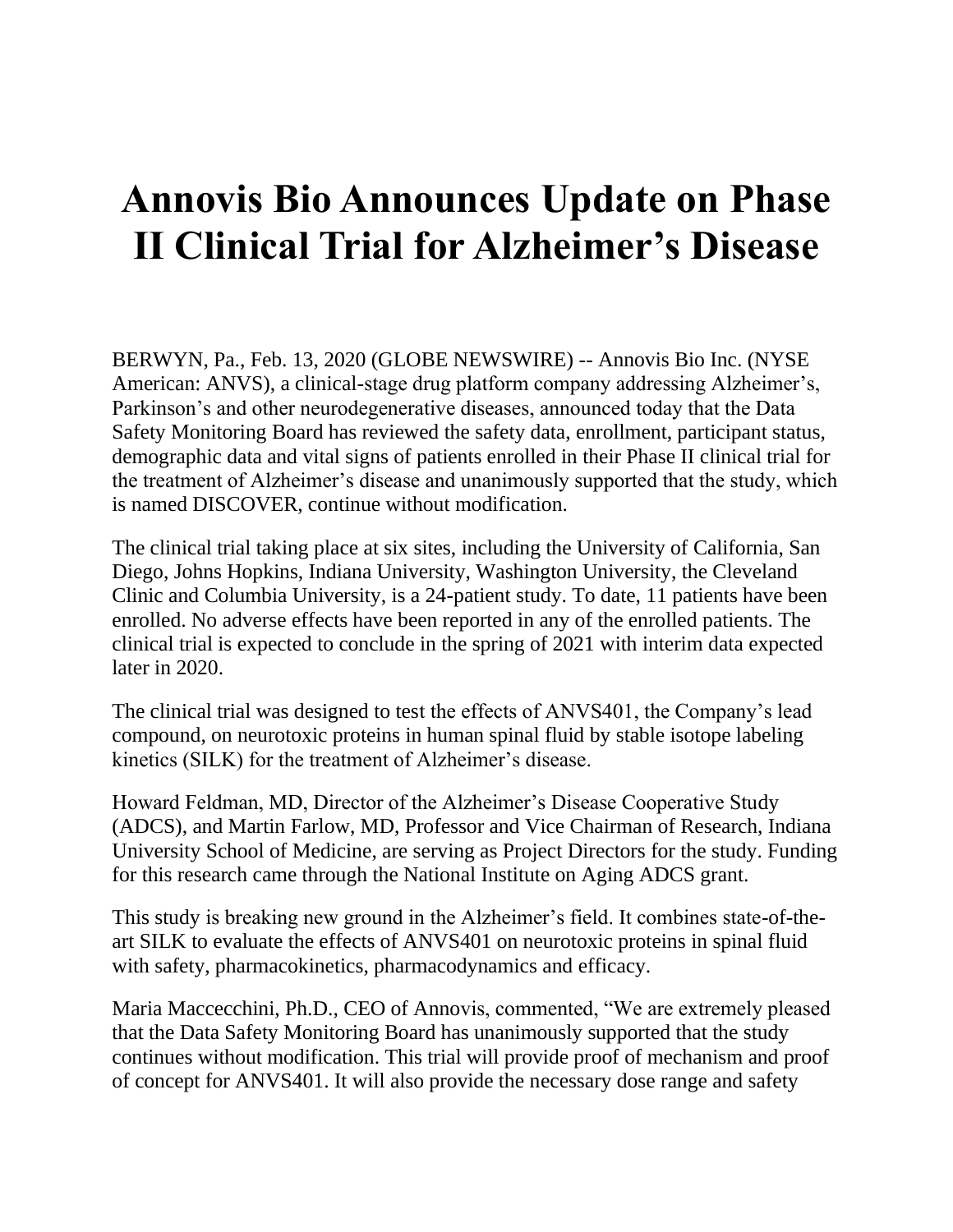information we need to progress our drug development into pivotal phase II/III clinical efficacy studies.

"We believe our approach to the treatment of Alzheimer's is unique. There have been over 500 failed attempts at developing Alzheimer's drugs. But we have taken a different approach by focusing on improving the information highway of the nerve cell. Our lead compound, ANVS401, is the only drug to improve axonal transport, the information highway of the nerve cell, by attacking multiple neurotoxic proteins simultaneously. We look forward to receiving interim results in the fourth quarter of this year."

**About ADCS:** ADCS was formed in 1991 as a cooperative agreement between the National Institute on Aging (NIA) and the University of California, San Diego. The ADCS is part of the NIA Division of Neuroscience program's effort to facilitate the discovery, development and testing of new drugs for the treatment of AD.

## **About Annovis Bio, Inc.**

Headquartered in Berwyn, Pennsylvania, Annovis Bio, Inc. (Annovis) is a clinicalstage, drug platform company addressing neurodegeneration, such as Alzheimer's disease (AD), Parkinson's disease (PD) and Alzheimer's in Down Syndrome (ADDS). We believe that we are the only company developing a drug for AD, PD and AD-DS that inhibits more than one neurotoxic protein and, thereby, improves the information highway of the nerve cell, known as axonal transport. When this information flow is impaired, the nerve cell gets sick and dies. We expect our treatment to improve memory loss and dementia associated with AD and AD-DS, as well as body and brain function in PD. We have an ongoing Phase 2a proof-of-concept study in AD patients and plan to commence a second Phase 2a study in PD patients. For more information about Annovis Bio, please visit the company's website: [www.annovisbio.com](https://www.globenewswire.com/Tracker?data=ptqf4GsxHHu-0GWYj5752z_bRTIjbX-D-YSWL5-AEi_Ln2SKnc6uEceAEKWTX8n144ccdgKMvUmm8l-MZzFa7xOexaIn2cc-WQ5GeB--7DQ=)

## **Forward Looking-Statements**

This press release contains "forward-looking statements" about the company's current expectations about future results, performance, prospects and opportunities. Statements that are not historical facts, such as "anticipates," "believes" and "expects" or similar expressions, are forward-looking statements. These statements are subject to a number of risks, uncertainties and other factors that could cause actual results in future periods to differ materially from what is expressed in, or implied by, these statements. The factors which may influence the company's future performance include the company's ability to obtain additional capital to expand operations as planned, success in achieving regulatory approval for clinical protocols, enrollment of adequate numbers of patients in clinical trials, unforeseen difficulties in showing efficacy of the company's biopharmaceutical products, success in attracting additional